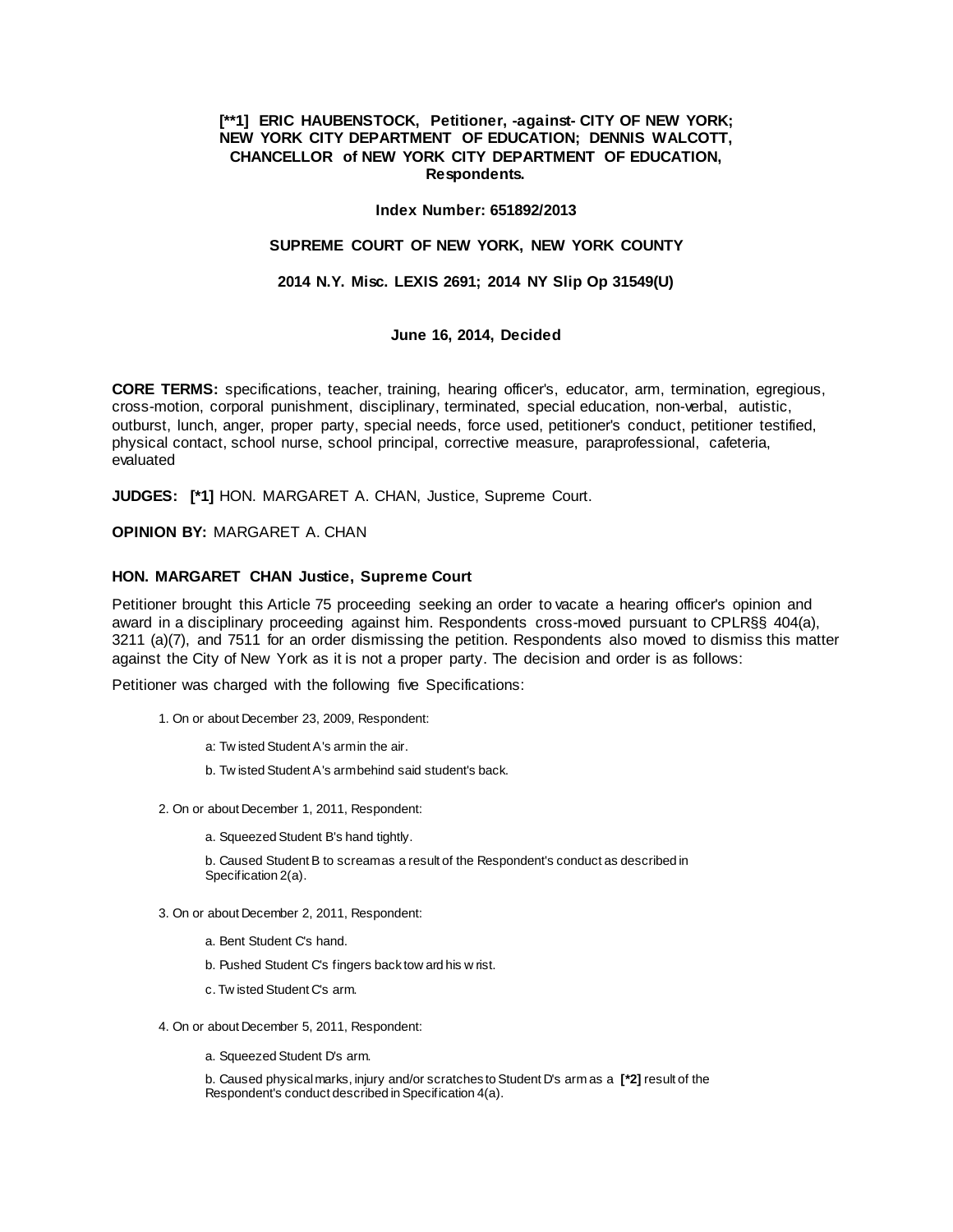5. Respondent engaged in one, some, or all of the acts described in Specifications 1, 2, 3 and/or 4 despite prior w arnings and/or instruction against engaging in acts of corporal punishment and/or verbal abuse.

# (Hearing and Award, p 1) **[\*\*2]**

Petitioner was appointed as a special education teacher by the New York City Department of Education (DOE) in 2002 and was previously employed elsewhere as a special education teacher since 1986. At the time of the underlying disciplinary hearing held in April 2012, petitioner was assigned to P.S. 176X in the Bronx, New York, where most of the students are designated special education and are autistic. Petitioner was a tenured teacher with an otherwise unblemished record and who at one point served as Interim Assistant Principal for the school. The students involved in the instant Specifications were all nonverbal autistic students.

Regarding Specification 1, a paraprofessional educator at the school observed petitioner in the cafeteria approach a student from behind and aggressively twist the student's arm behind his back. There was also testimony that petitioner grabbed the student by **[\*3]** the back of his neck. Petitioner walked the student to a lunch room table and sat down with the student. The student began to hit a different paraprofessional educator. A short time later, the student was evaluated by the school nurse and a scratch a bruise were observed on his neck. Petitioner claimed that he guided the student away from a potentially dangerous and distracting object in the cafeteria. He did this while carrying the student's lunch tray in one hand and guiding him to a table with his other hand. School administration testified that petitioner improperly and excessively used force in this incident. The school principal, Rita Ritholtz, testified that petitioner's conduct caused the student physical pain. Petitioner was directed to attend a professional workshop on behavior intervention strategies, which he did.

The facts surrounding Specification 2 occurred approximately 2 years later. Petitioner was on a school trip to the Bronx Zoo. A student did not want to leave a particular exhibit. Other educators heard that student scream and one observed the petitioner push the student's hands downwards. Another educator observed petitioner holding the student's hand. Those educators **[\*4]** then had to assist calming down the student for several minutes. Petitioner did not recall this incident and described the trip to the Bronx Zoo as uneventful. However, as a result of the incident, petitioner was directed to take another professional workshop on anger management, take a Therapeutic Crisis Intervention (TCI) training, and meet with the administration monthly to review appropriate behavior intervention techniques, which he did. One of the teachers that was involved in this incident testified that she did not find the actions by petitioner remarkable until she observed him handling a student the following day in school.

The next day in school petitioner was observed forcefully handling a student; these facts made up the charges in Specification 3. Petitioner was observed bending a student's hand and pushing that student's fingers back towards his wrist while the student was on the floor. Petitioner was responding to the student's tantrum. Petitioner released the student when another educator intervened. The intervening educator described the student as biting, kicking, throwing his shoe off, **[\*\*3]** and that another professional was needed to assist her in calming the student. **[\*5]** There was also testimony that petitioner was escorting the student from the lunch room where he had just had an outburst. There was further testimony that this particular student had a total of four outbursts that day. The petitioner testified that he did not recall how the student fell on the floor but that his only physical contact with the student was touching him on the elbow to help him stand.

As to Specification 4, the incident occurred on the next school day -- a Monday. A teacher in a hallway heard a student, who is usually very quiet, yell. The teacher entered the classroom where petitioner was instructing the class and observed petitioner holding that student by the hand. Upon further inspection, the teacher saw nail marks on the student's arm. The student was evaluated by the school nurse, who found that the student had an abrasion. Petitioner again testified that he did not recall this incident and argued it was possible that the nail marks occurred from another student in the class.

The last Specification, Specification 5, was a finding that petitioner committed at least one of the specifications listed here despite prior warnings and instruction against engaging in acts **[\*6]** of corporal punishment. Petitioner attended anger management training once in January 2010 and also completed additional training while these disciplinary charges were pending against him.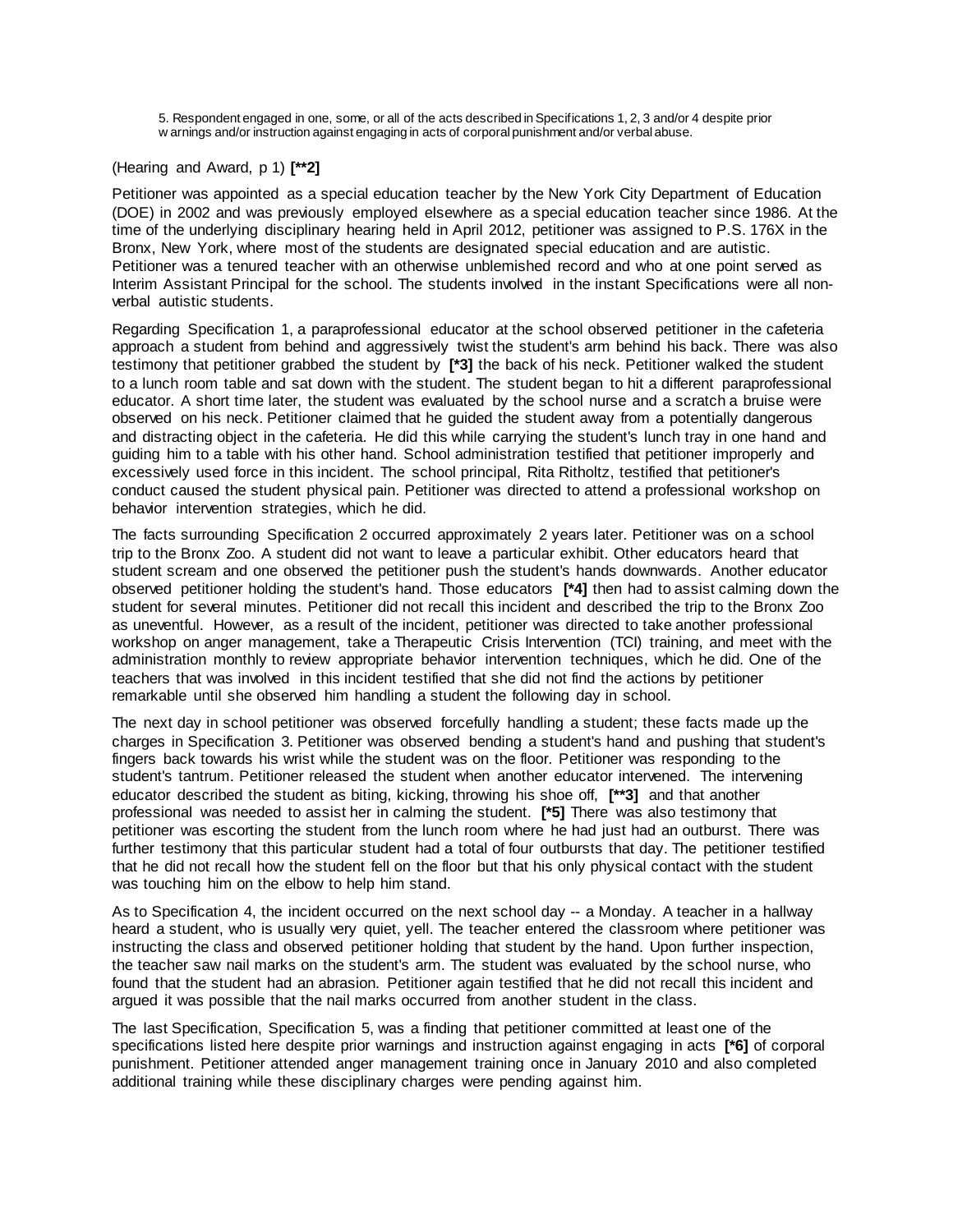The hearing officer found that petitioner's termination was justified in light of the totality of the circumstances. The hearing officer noted that several different sources reported misconduct. She also found that the collective incidents were significant even if each individual incident appeared less than egregious. The hearing officer, in sum, found that petitioner "engaged in repeated acts of corporal punishment by using excessive force against vulnerable non-verbal students despite prior admonitions by the administration and despite having received anger management and TCI training as a corrective measure." (Hearing and Award, p 39).

The standard for reviewing a penalty imposed after a hearing held pursuant to Education Law § 3020-a is whether the punishment imposed "is so disproportionate to the offense, in the light of all the circumstances, as to be shocking to one's sense of fairness." (*Matter of Pell*, 34 NY2d 222, 233, 313 N.E.2d 321, 356 N.Y.S.2d 833 [1974]). Petitioner, in challenging the award, has the burden of showing **[\*7]** an award is invalid (*see Lackow v Department of Education of City of New York*, 51 AD3d 563, 568, 859 N.Y.S.2d 52 [1st Dept 2008]). As the arbitration here was compulsory, "[t]he determination must be in accord with due process and supported by adequate evidence, and must also be rational and satisfy the arbitrary and capricious standards of CPLR article 78" (*id* at 567). Additionally, the hearing officer's determinations are "largely unreviewable because the hearing officer observed the witnesses and was 'able to perceive the inflections, the pauses, the glances and gestures--all the nuances of speech and manner that combine to form an impression of either candor or deception' " (*id* at 568, *quoting Matter of Berenhaus v Ward*, 70 NY2d 436, 443, 517 N.E.2d 193, 522 N.Y.S.2d 478 [1987]). **[\*\*4]**

The hearing officer credited petitioner's claim that the force used was not meant to deliberately hurt students (*id* at 38). However, she found that the lack of intent did not mitigate the penalty of termination. The penalty of termination is reserved by courts where the force used was deliberate and the conduct was egregious (*see Matter of Ebner v Board of Educ. of E. Williston Union Free School Dist. No. 2, N. Hempstead*, 42 NY2d 938, 366 N.E.2d 1362, 397 N.Y.S.2d 1008 [1977] [teacher terminated **[\*8]** for dragging a student by the hair from one class to another]; *Haas v New York City Dept. of Educ.*, 106 AD3d 620, 966 N.Y.S.2d 397 [1st Dept 2013] [a special needs teacher terminated after she kicked a kindergartener and directed a cover up of her actions]; *Riley v City of New York*, 84 AD3d 442, 921 N.Y.S.2d 849 [1st Dept 2011] [teacher slapped a student, the court did not consider it egregious and the teacher was not terminated]).

Here, the petitioner's conduct in its totality was not egregious. Considering the incidents involving Specifications 1, 2, and 3, petitioner was using physical contact as a corrective measure to direct special needs students. In the incident involving Specification 4, no force or contact was observed, but a nonverbal student who is usually quiet, yelled. It cannot be said in the face of petitioner's ten year tenure, that his actions discussed here constituted egregious behavior deserving termination.

Moreover, the hearing officer here reasoned that termination was justified because petitioner engaged in acts of corporal punishment even after receiving training. After the first Specification occurred in December 2009, petitioner took one professional training soon afterwards. All of the other **[\*9]** specifications resulted from incidents occurring in December 2011. The hearing officer also determined that additional training, which petitioner welcomed, would not have made a difference because the training given to him two years prior did not prevent the events in 2011 (Hearing and Award, p 39). Such reasoning failed to properly consider the climate of autistic students where, as described by the teaching staff, outbursts, tantrums, and violent behavior are not atypical and petitioner otherwise had a stellar record. Indeed, an evaluation of petitioner in 2009 by the school principal stated that he exhibited the "highest degree of professionalism with his students" (Resp's Cross-Mot, Exh D).

Moreover, the hearing officer faulted petitioner for failing to recall the particular incidents in December 2011. She reasoned that petitioner's failure to provide context or explanation of the events indicated that further training on proper techniques would not assist him in the future (*id* at pp 39 - 40). However, petitioner testified that the one training he received after December 2009 was helpful. He further testified that a second training he received while the charges against him were **[\*10]** pending was also helpful. Notably, petitioner remained teaching while the charges were pending for almost a year without incident. **[\*\*5]**

Accordingly, it is hereby